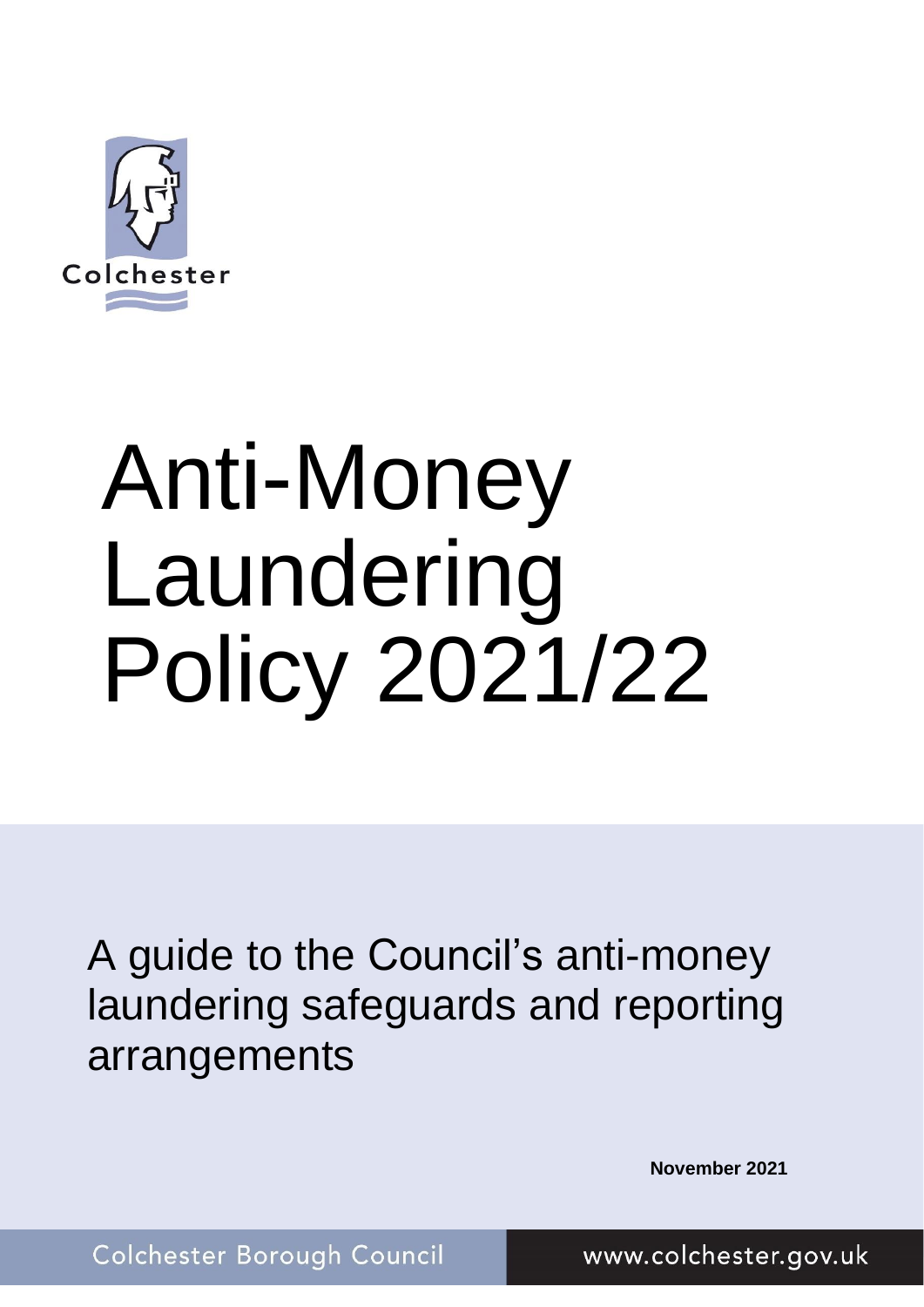# Contents Page

| 1. Introduction                                           | 1              |
|-----------------------------------------------------------|----------------|
| 2. Scope of the Policy                                    | 1              |
| 3. Definition of Money Laundering                         | 1              |
| 4. Requirements of the Money Laundering Legislation       | 2              |
| 5. The Money Laundering Reporting Officer (MLRO)          | 2              |
| 6. Client Identification Procedures                       | $\overline{2}$ |
| 7. Reporting Procedure for Suspicions of Money Laundering | 2              |
| 8. Consideration of the disclosure by the MLRO            | 4              |
| 9. Training                                               | 5              |
| 10. Conclusion                                            | 5              |
| 11. Review                                                | 5              |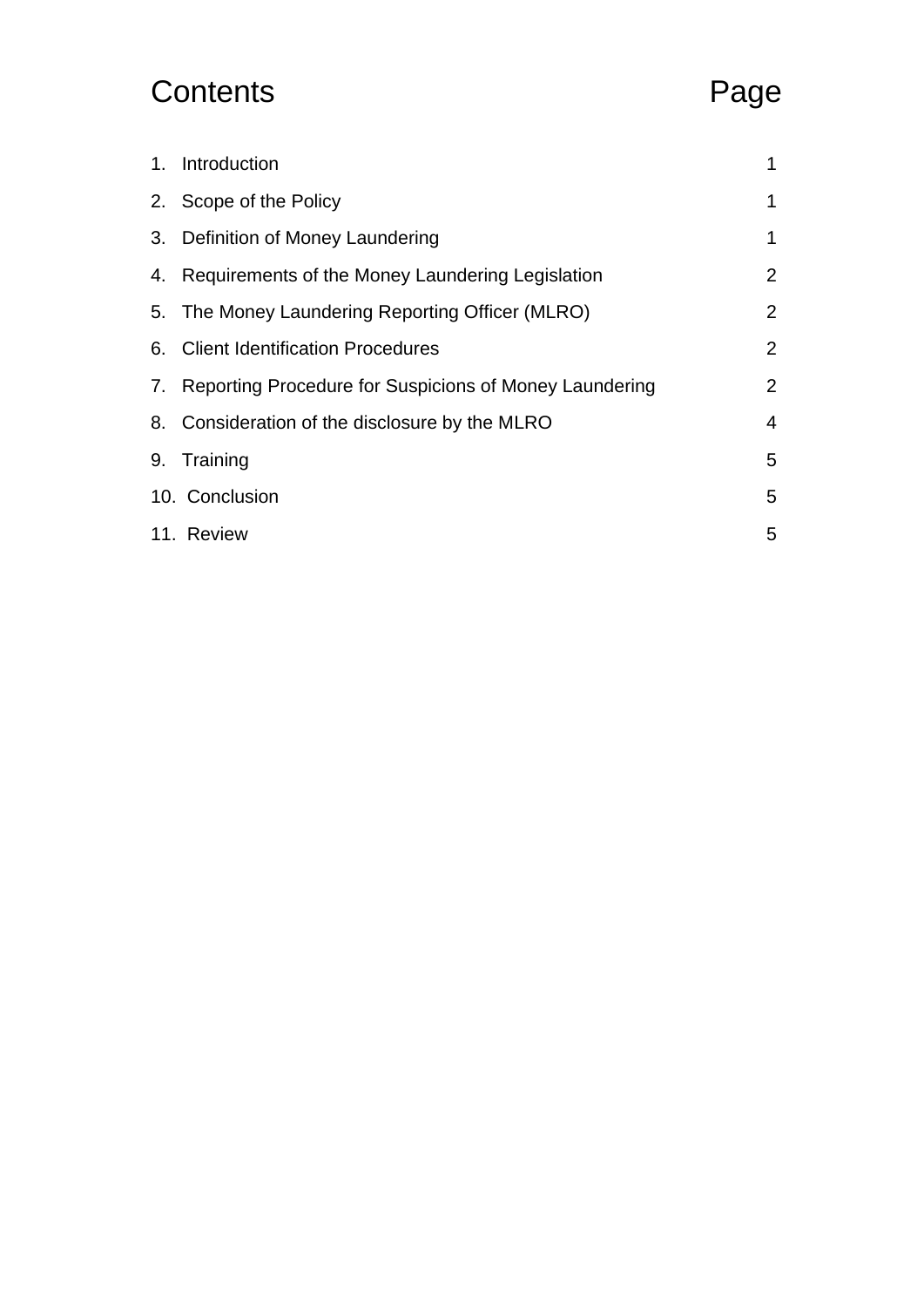## **ANTI-MONEY LAUNDERING POLICY**

\_\_\_\_\_\_\_\_\_\_\_\_\_\_\_\_\_\_\_\_\_\_\_\_\_\_\_\_\_\_\_\_\_\_\_\_\_\_\_\_\_\_\_\_\_\_\_\_\_\_\_\_\_\_\_\_\_\_\_\_\_\_\_\_\_\_\_\_\_\_\_\_\_\_\_\_\_\_\_\_\_\_\_\_\_\_\_\_\_\_\_\_\_\_\_\_\_\_\_\_\_\_\_\_\_\_\_\_

#### <span id="page-2-0"></span>**1. Introduction**

Although local authorities are not directly covered by the requirements of the Money Laundering, Terrorist Financing and Transfer of Funds (Information on the Payer) Regulations 2017, guidance from CIPFA indicates that they should comply with the underlying spirit of the legislation and regulations.

Colchester Borough Council is committed to the highest possible standards of conduct and has, therefore, put in place appropriate and proportionate anti-money laundering safeguards and reporting arrangements.

#### <span id="page-2-1"></span>**2. Scope of the Policy**

This policy applies to all employees, whether permanent or temporary, and Members of the Council.

Its aim is to enable employees and Members to respond to a concern they have in the course of their dealings for the Council. Individuals who have a concern relating to a matter outside work should contact the Police.

#### <span id="page-2-2"></span>**3. Definition of Money Laundering**

Money laundering describes offences involving the integration of the proceeds of crime, or terrorist funds, into the mainstream economy. Such offences are defined under the Proceeds of Crime Act 2002 as the following 'prohibited acts':

- ➢ Concealing, disguising, converting, transferring or removing criminal property from the UK
- ➢ Becoming involved in an arrangement which an individual knows or suspects facilitates the acquisition, retention, use or control of criminal property by or on behalf of another person
- ➢ Acquiring, using or possessing criminal property
- $\triangleright$  Doing something that might prejudice an investigation e.g. falsifying a document
- $\triangleright$  Failure to disclose one of the offences listed in a) to c) above, where there are reasonable grounds for knowledge or suspicion
- $\triangleright$  Tipping off a person(s) who is or is suspected of being involved in money laundering in such a way as to reduce the likelihood of or prejudice an investigation.

Provided the Council does not undertake activities regulated under the Financial Services and Markets Act 2000, the offences of failure to disclose and tipping off do not apply. However, the Council and its employees and Members remain subject to the remainder of the offences and the full provisions of the Terrorism Act 2000.

The Terrorism Act 2000 made it an offence of money laundering to become concerned in an arrangement relating to the retention or control of property likely to be used for the purposes of terrorism or resulting from acts of terrorism.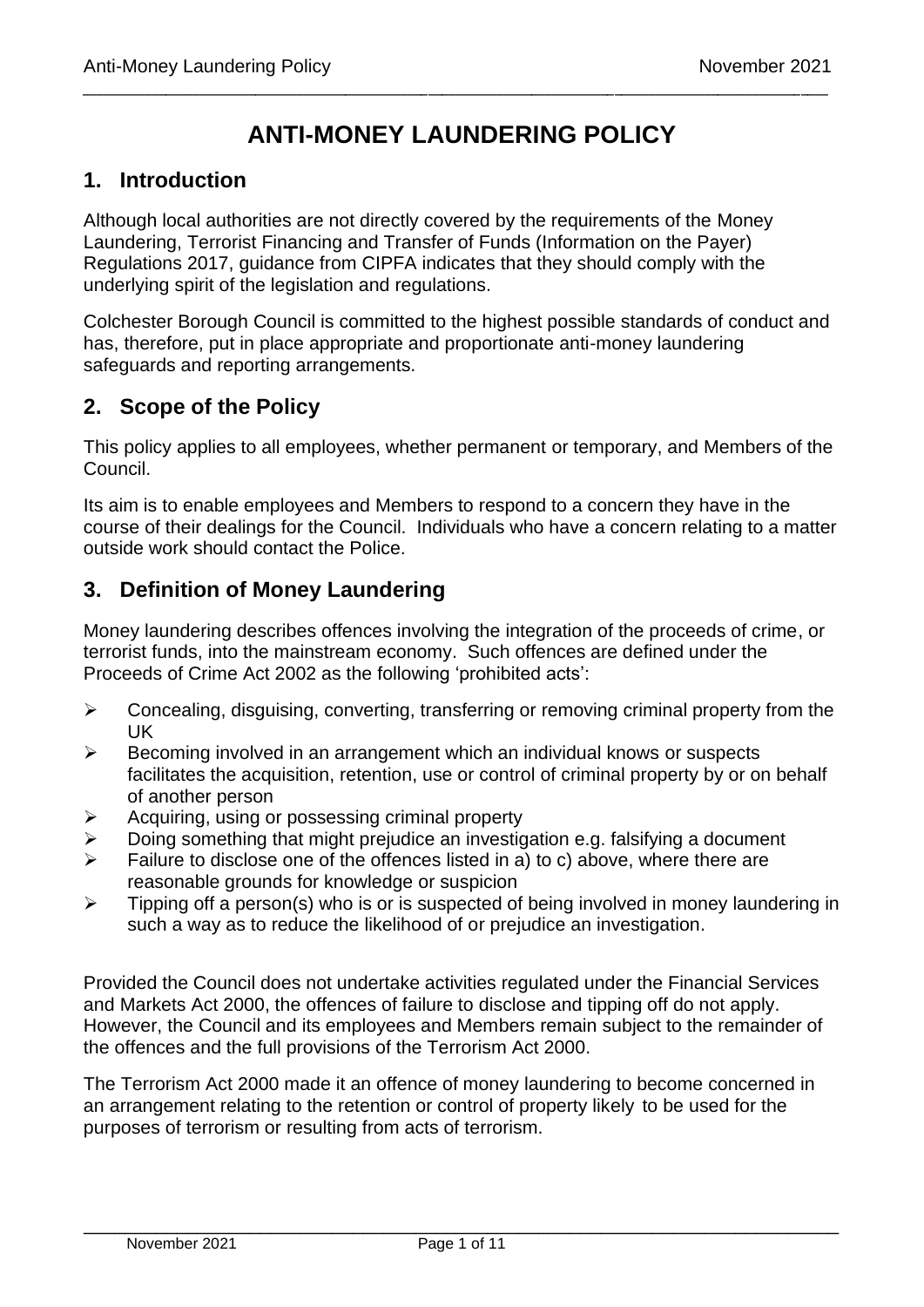Although the term 'money laundering' is generally used to describe the activities of organised crime, for most people it will involve a suspicion that someone they know, or know of, is benefiting financially from dishonest activities.

\_\_\_\_\_\_\_\_\_\_\_\_\_\_\_\_\_\_\_\_\_\_\_\_\_\_\_\_\_\_\_\_\_\_\_\_\_\_\_\_\_\_\_\_\_\_\_\_\_\_\_\_\_\_\_\_\_\_\_\_\_\_\_\_\_\_\_\_\_\_\_\_\_\_\_\_\_\_\_\_\_\_\_\_\_\_\_\_\_\_\_\_\_\_\_\_\_\_\_\_\_\_\_\_\_\_\_\_

Potentially very heavy penalties (unlimited fines and imprisonment up to fourteen years) can be handed down to those who are convicted of one of the offences above.

#### <span id="page-3-0"></span>**4. Requirements of the Money Laundering Legislation**

The main requirements of the legislation are:

- $\triangleright$  To appoint a money laundering reporting officer
- ➢ Maintain client identification procedures in certain circumstances
- ➢ Implement a procedure to enable the reporting of suspicions of money laundering
- ➢ Maintain record keeping procedures.

#### <span id="page-3-1"></span>**5. The Money Laundering Reporting Officer (MLRO)**

The Council has designated the Monitoring Officer as the Money Laundering Reporting Officer (MLRO). He can be contacted at [andrew.weavers@colchester.gov.uk](mailto:andrew.weavers@colchester.gov.uk) or on 01206 282213.

In the absence of the MLRO or in instances where it is suspected that the MLRO themselves are involved in suspicious transactions, concerns should be raised with the Council's Section 151 Officer, Paul Cook.

#### <span id="page-3-2"></span>**6. Client Identification Procedures**

Although not a legal requirement, the Council has developed formal client identification procedures which must be followed when Council land or property is being sold. These procedures require individuals and if appropriate, companies to provide proof of identity and current address.

If satisfactory evidence is not obtained at the outset of a matter, then the transaction must not be progressed and a disclosure report, available on the Council's intranet (COLIN), must be submitted to the Money Laundering Reporting Officer.

All personal data collected must be kept in compliance with the Data Protection Act.

#### <span id="page-3-3"></span>**7. Reporting Procedure for Suspicions of Money Laundering**

Where you know or suspect that money laundering activity is taking/has taken place, or become concerned that your involvement in a matter may amount to a prohibited act under the Act, you must disclose this as soon as practicable to the MLRO. The disclosure should be within "hours" of the information coming to your attention, not weeks or months later.

Your disclosure should be made to the MLRO using the disclosure report, attached at Appendix 1 to this policy. The report must include as much detail as possible including

- $\triangleright$  Full details of the people involved
- ➢ Full details of the nature of their/your involvement.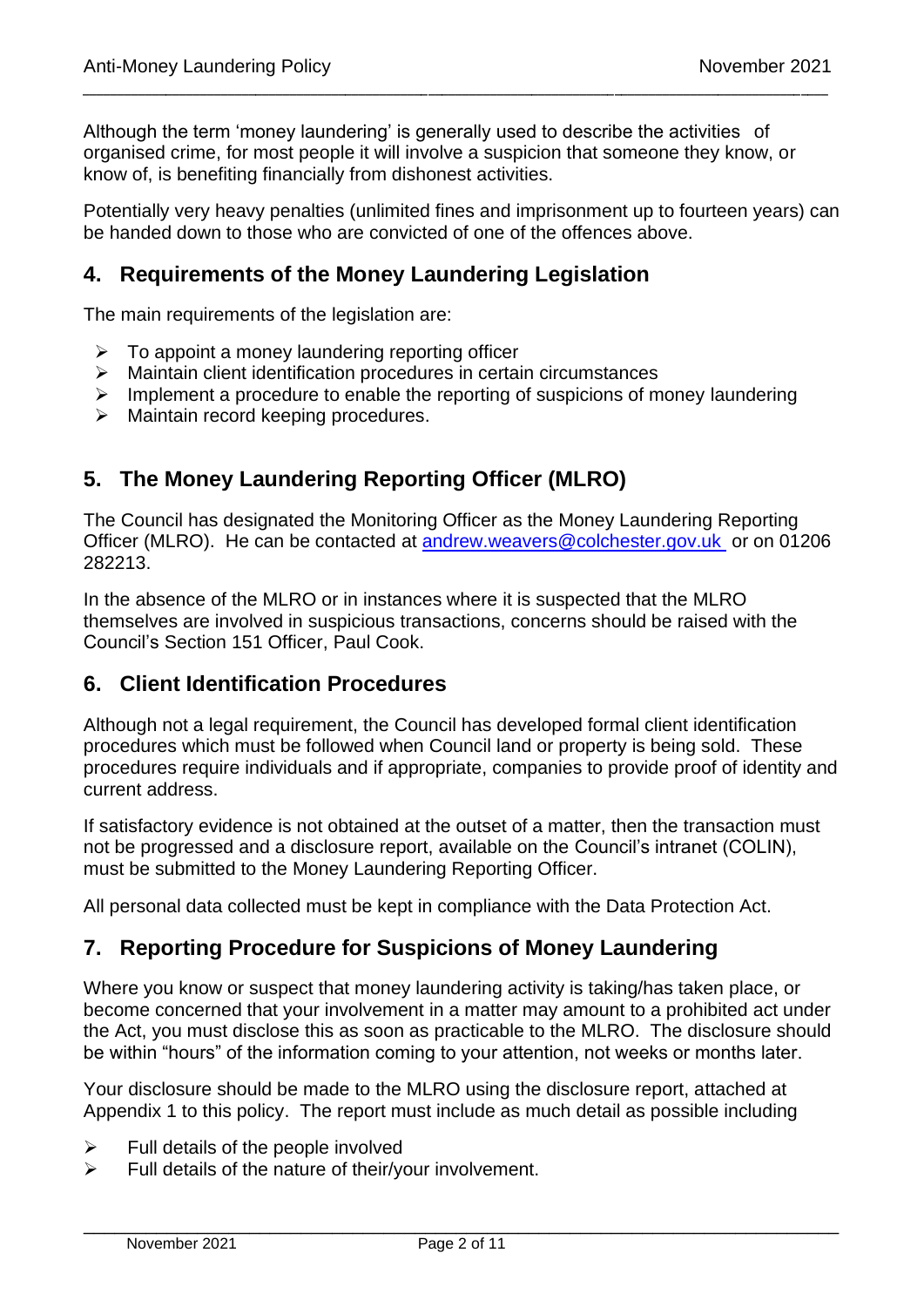- $\triangleright$  The types of money laundering activity involved
- $\triangleright$  The dates of such activities
- ➢ Whether the transactions have happened, are ongoing or are imminent
- 
- $\triangleright$  Where they took place<br> $\triangleright$  How they were underta<br> $\triangleright$  The (likely) amount of i How they were undertaken
- ➢ The (likely) amount of money/assets involved
- $\triangleright$  Why, exactly, you are suspicious.

Along with any other available information to enable the MLRO to make a sound judgment as to whether there are reasonable grounds for knowledge or suspicion of money laundering and to enable him to prepare his report to the National Crime Agency (NCA), where appropriate. You should also enclose copies of any relevant supporting documentation.

\_\_\_\_\_\_\_\_\_\_\_\_\_\_\_\_\_\_\_\_\_\_\_\_\_\_\_\_\_\_\_\_\_\_\_\_\_\_\_\_\_\_\_\_\_\_\_\_\_\_\_\_\_\_\_\_\_\_\_\_\_\_\_\_\_\_\_\_\_\_\_\_\_\_\_\_\_\_\_\_\_\_\_\_\_\_\_\_\_\_\_\_\_\_\_\_\_\_\_\_\_\_\_\_\_\_\_\_

If you are concerned that your involvement in the transaction would amount to a prohibited act under sections 327 – 329 of the Act, then your report must include all relevant details, as you will need consent from the NCA, via the MLRO, to take any further part in the transaction - this is the case even if the client gives instructions for the matter to proceed before such consent is given. You should therefore make it clear in the report if such consent is required and clarify whether there are any deadlines for giving such consent e.g. a completion date or court deadline.

Once you have reported the matter to the MLRO you must follow any given directions. You must NOT make any further enquiries into the matter yourself: any necessary investigation will be undertaken by the NCA. Simply report your suspicions to the MLRO who will refer the matter on to the NCA if appropriate. All members of staff will be required to co-operate with the MLRO and the authorities during any subsequent money laundering investigation.

Similarly, at no time and under no circumstances should you voice any suspicions to the person(s) whom you suspect of money laundering, even if the NCA has given consent to a particular transaction proceeding, without the specific consent of the MLRO; otherwise, you may commit a criminal offence of "tipping off".

Do not, therefore, make any reference on a client file to a report having been made to the MLRO – should the client exercise their right to see the file, then such a note will obviously tip them off to the report having been made and may render you liable to prosecution. The MLRO will keep the appropriate records in a confidential manner.

#### <span id="page-4-0"></span>**8. Consideration of the disclosure by the Money Laundering Reporting Officer**

Upon receipt of a disclosure report, the MLRO must note the date of receipt on his section of the report and acknowledge receipt of it. He should also advise you of the timescale within which he expects to respond to you.

The MLRO will consider the report and any other available internal information he thinks relevant, for example:

- $\triangleright$  reviewing other transaction patterns and volumes
- $\triangleright$  the length of any business relationship involved
- ➢ the number of any one-off transactions and linked one-off transactions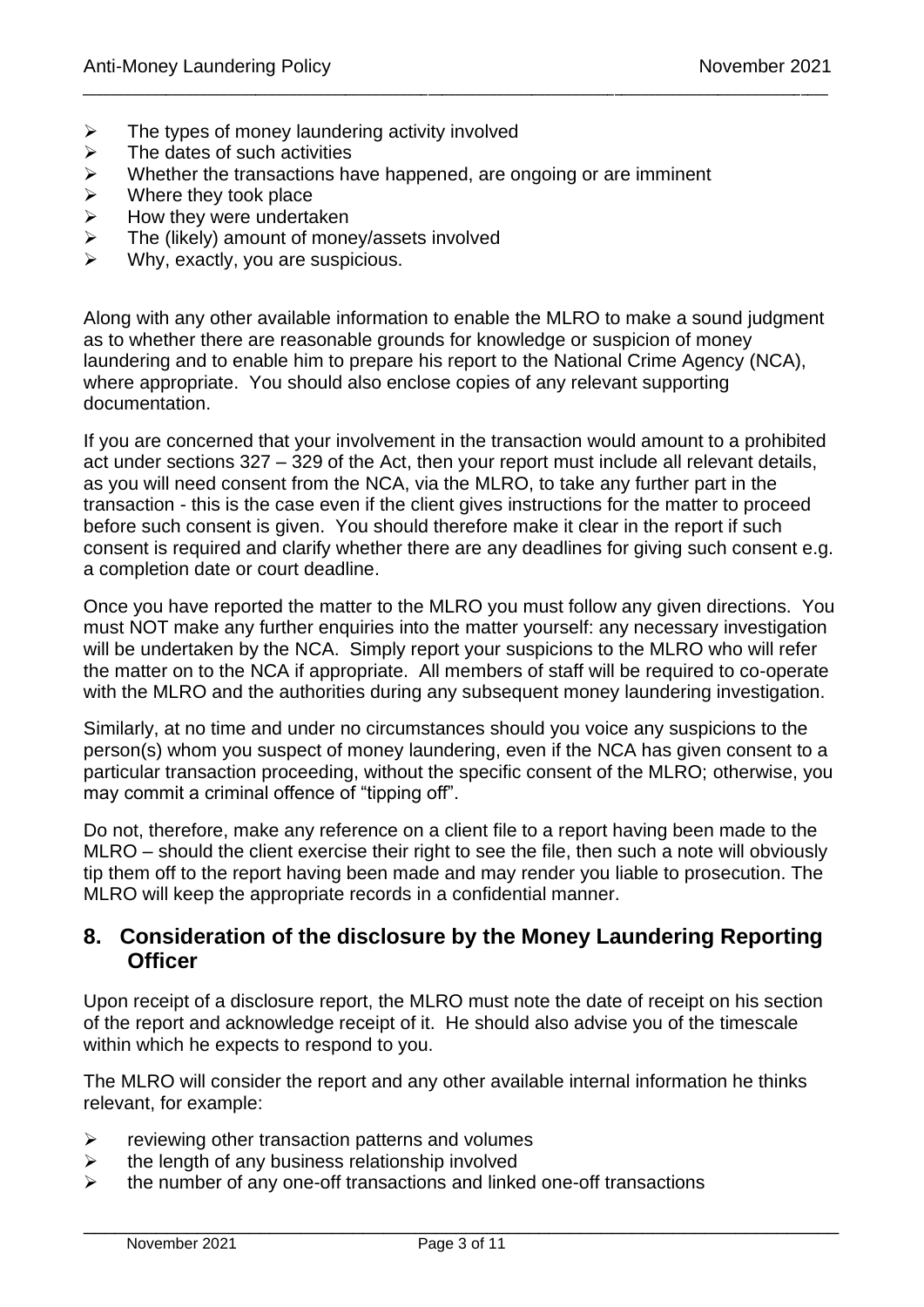$\triangleright$  any identification evidence held.

The MLRO will undertake such other reasonable inquiries he thinks appropriate in order to ensure that all available information is taken into account in deciding whether a report to the NCA is required (such enquiries being made in such a way as to avoid any appearance of tipping off those involved). The MLRO may also need to discuss the report with you.

\_\_\_\_\_\_\_\_\_\_\_\_\_\_\_\_\_\_\_\_\_\_\_\_\_\_\_\_\_\_\_\_\_\_\_\_\_\_\_\_\_\_\_\_\_\_\_\_\_\_\_\_\_\_\_\_\_\_\_\_\_\_\_\_\_\_\_\_\_\_\_\_\_\_\_\_\_\_\_\_\_\_\_\_\_\_\_\_\_\_\_\_\_\_\_\_\_\_\_\_\_\_\_\_\_\_\_\_

Once the MLRO has evaluated the disclosure report and any other relevant information, he must make a timely determination as to whether:

- $\triangleright$  there is actual or suspected money laundering taking place; or
- $\triangleright$  there are reasonable grounds to know or suspect that is the case; and  $\triangleright$  whether he needs to seek consent from the NCA for a particular transation
- whether he needs to seek consent from the NCA for a particular transaction to proceed.

Where the MLRO does so conclude, then he must disclose the matter as soon as practicable to the NCA on their standard report form and in the prescribed manner, unless he has a reasonable excuse for non-disclosure to the NCA (for example, if you are a lawyer and you wish to claim legal professional privilege for not disclosing the information).

Where the MLRO suspects money laundering but has a reasonable excuse for nondisclosure, then the MLRO must note the report accordingly; he can then immediately give his consent for any ongoing or imminent transactions to proceed.

In cases where legal professional privilege may apply, the MLRO must liaise with the Council's Section 151 Officer to decide whether there is a reasonable excuse for not reporting the matter to the NCA.

Where consent is required from the NCA for a transaction to proceed, then the transaction(s) in question must not be undertaken or completed until the NCA has specifically given consent, or there is deemed consent through the expiration of the relevant time limits without objection from the NCA.

Where the MLRO concludes that there are no reasonable grounds to suspect money laundering then he shall mark the report accordingly and give his consent for any ongoing or imminent transaction(s) to proceed.

All disclosure reports referred to the MLRO and reports made by him to the NCA must be retained by the MLRO in a confidential file kept for that purpose, for a minimum of five years.

The MLRO commits a criminal offence if he knows or suspects, or has reasonable grounds to do so, through a disclosure being made to him, that another person is engaged in money laundering, and he does not disclose this as soon as practicable to the NCA.

#### <span id="page-5-0"></span>**9. Training**

Officers considered likely to be exposed to suspicious situations, will be made aware of these by their senior officer and provided with appropriate training.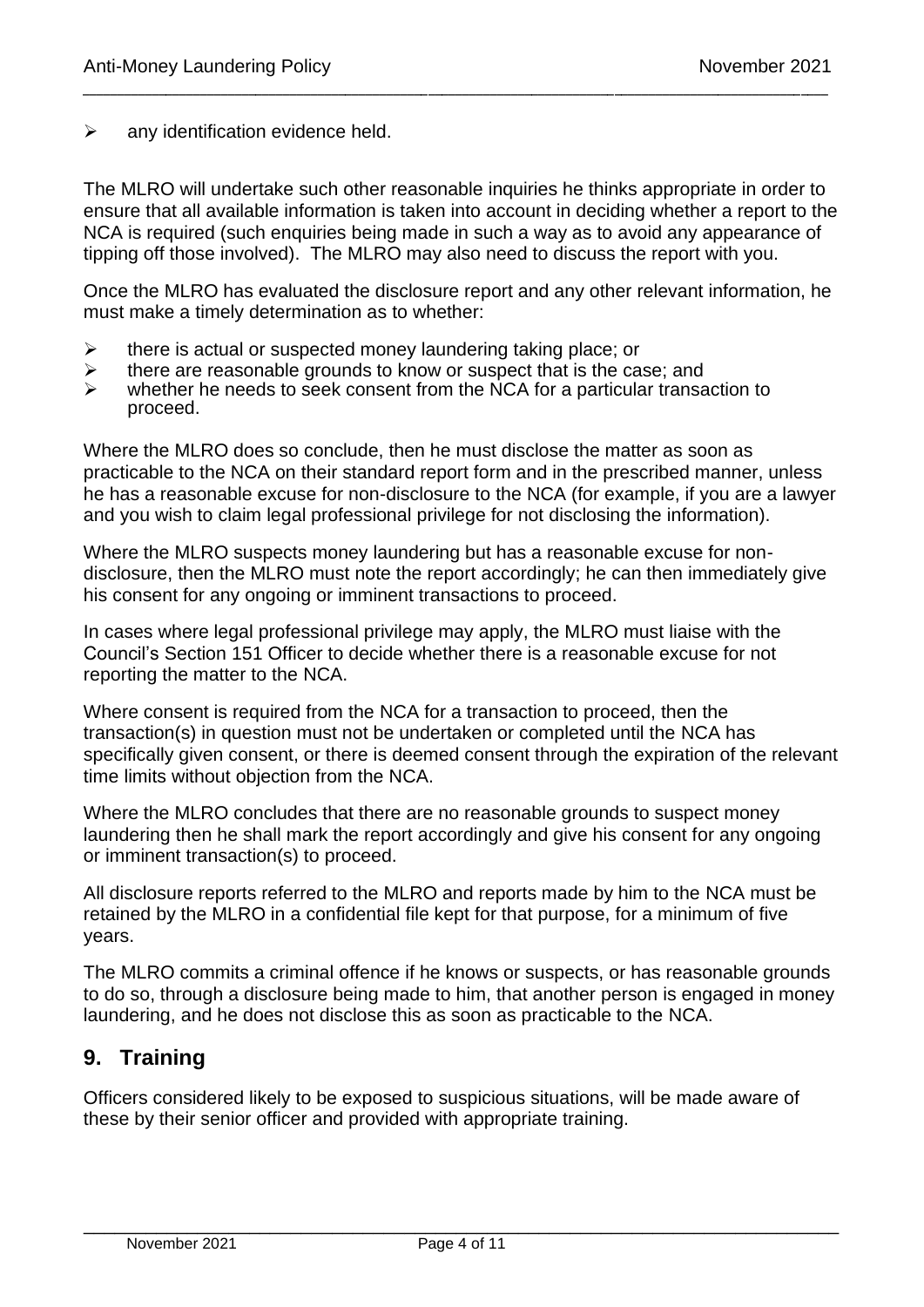Additionally, all employees and Members will be familiarised with the legal and regulatory requirements relating to money laundering and how they affect both the Council and themselves.

\_\_\_\_\_\_\_\_\_\_\_\_\_\_\_\_\_\_\_\_\_\_\_\_\_\_\_\_\_\_\_\_\_\_\_\_\_\_\_\_\_\_\_\_\_\_\_\_\_\_\_\_\_\_\_\_\_\_\_\_\_\_\_\_\_\_\_\_\_\_\_\_\_\_\_\_\_\_\_\_\_\_\_\_\_\_\_\_\_\_\_\_\_\_\_\_\_\_\_\_\_\_\_\_\_\_\_\_

Notwithstanding the paragraphs above, it is the duty of officers and Members to report all suspicious transactions whether they have received their training or not.

### <span id="page-6-0"></span>**10. Conclusion**

Given a local authority's legal position with regard to the legislative requirements governing money laundering, the Council believes that this Policy represents a proportionate response to the level of risk it faces of money laundering offences.

#### <span id="page-6-1"></span>**11. Review**

This policy will be reviewed annually.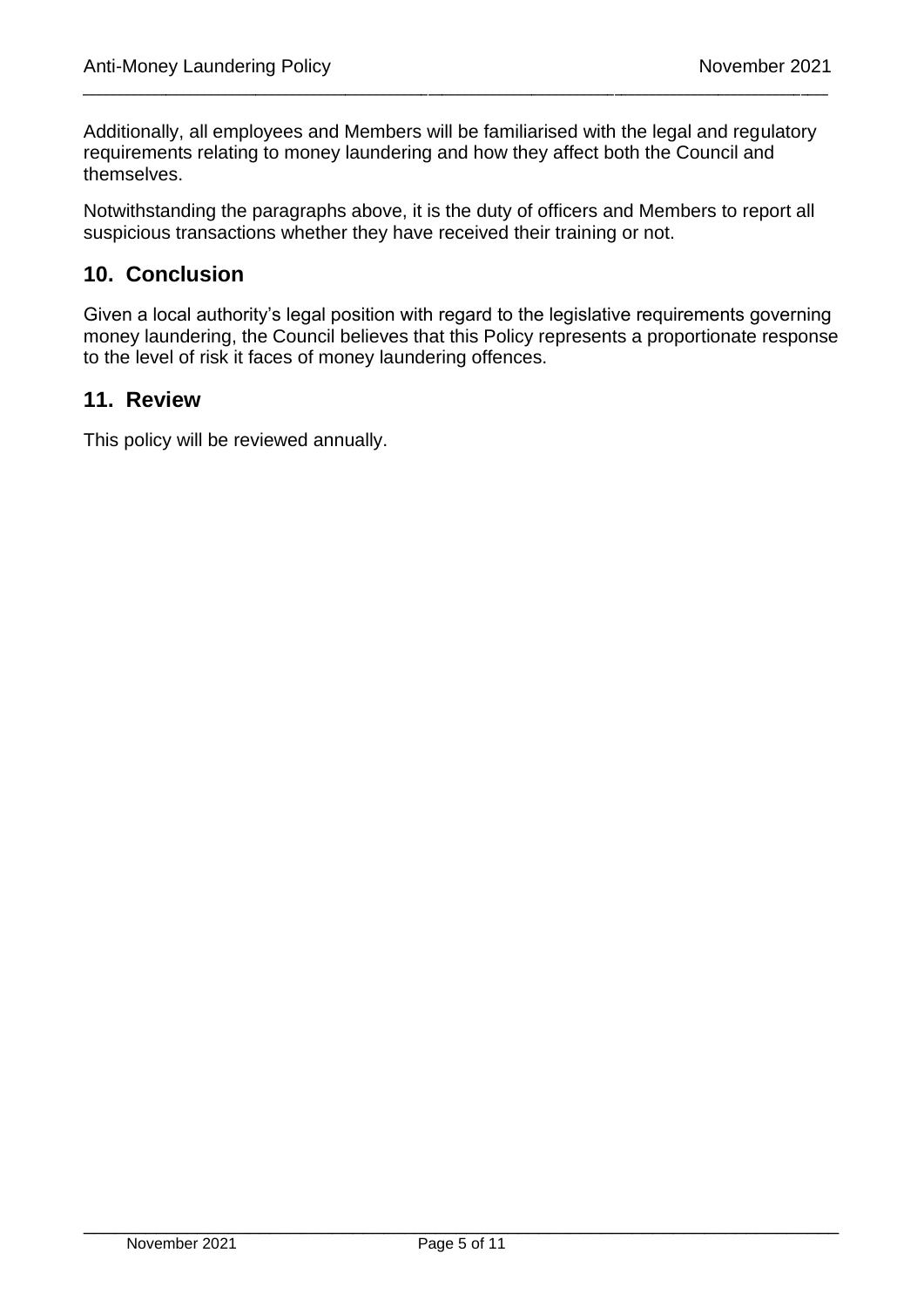#### CONFIDENTIAL Appendix 1

\_\_\_\_\_\_\_\_\_\_\_\_\_\_\_\_\_\_\_\_\_\_\_\_\_\_\_\_\_\_\_\_\_\_\_\_\_\_\_\_\_\_\_\_\_\_\_\_\_\_\_\_\_\_\_\_\_\_\_\_\_\_\_\_\_\_\_\_\_\_\_\_\_\_\_\_\_\_\_\_\_\_\_\_\_\_\_\_\_\_\_\_\_\_\_\_\_\_\_\_\_\_\_\_\_\_\_\_

# **REPORT TO MONEY LAUNDERING REPORTING OFFICER RE: SUSPECTED MONEY LAUNDERING ACTIVITY**

| To:           | Monitoring Officer, Money Laundering Reporting Officer |  |  |
|---------------|--------------------------------------------------------|--|--|
| From:         |                                                        |  |  |
| Department:   | [Post title and Service Area]                          |  |  |
| Ext / Tel No: |                                                        |  |  |

#### **DETAILS OF SUSPECTED OFFENCE:**

**Name(s) and address(es) of person(s) involved:**  *[If a company / public body please include details of nature of business]* 

#### **Nature, value and timing of activity involved:**

*[Please include full details e.g. what, where, how. Continue on a separate sheet if necessary]* 

#### **Nature of suspicions regarding such activity:**

*[Please continue on a separate sheet if necessary]*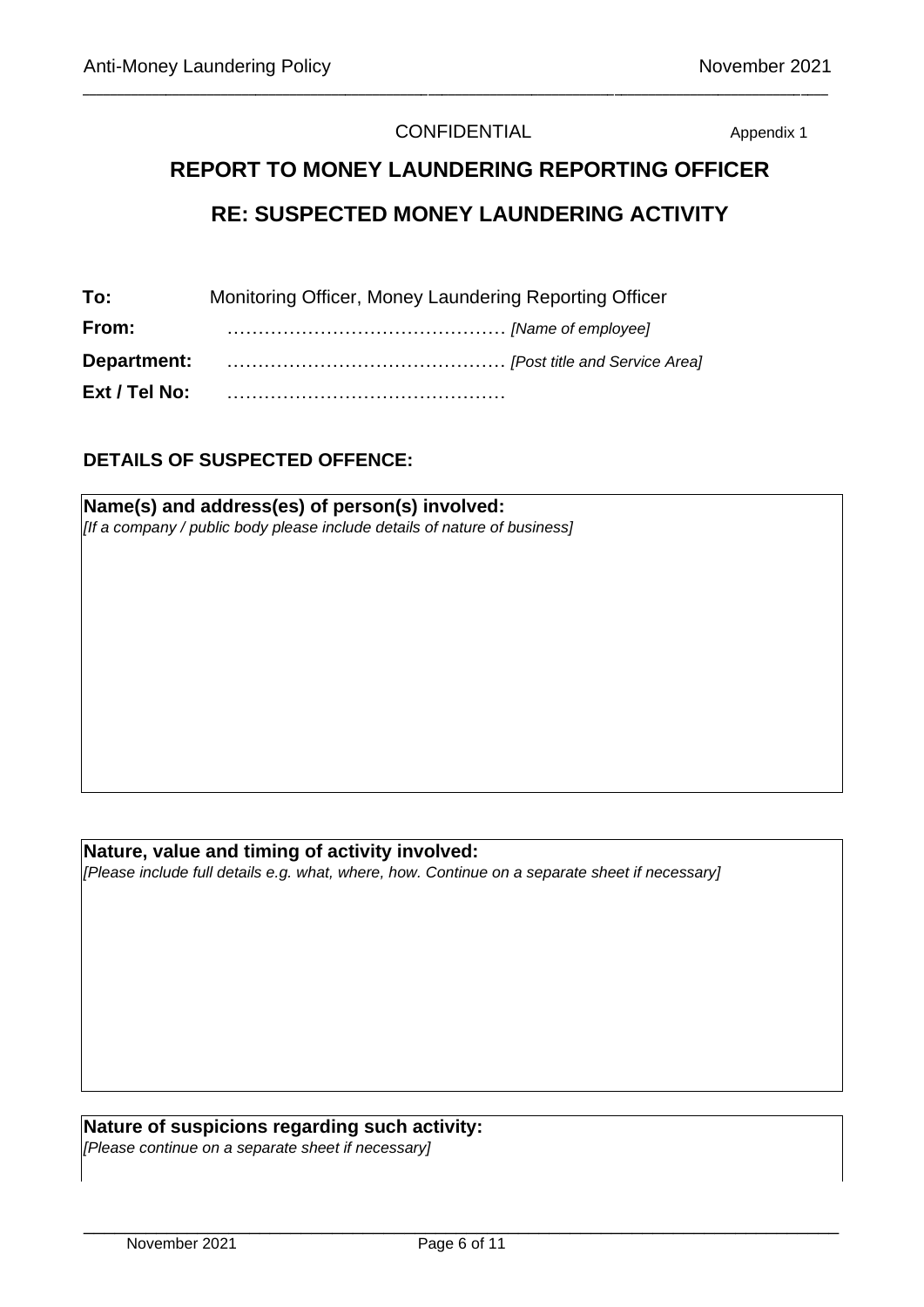| Has any investigation been undertaken (as far as you are<br>aware)? [Please tick relevant box] | Yes | No |  |
|------------------------------------------------------------------------------------------------|-----|----|--|
| If yes, please include details below:                                                          |     |    |  |
|                                                                                                |     |    |  |
|                                                                                                |     |    |  |
|                                                                                                |     |    |  |
|                                                                                                |     |    |  |
|                                                                                                |     |    |  |
|                                                                                                |     |    |  |
|                                                                                                |     |    |  |
| Have you discussed your suspicions with anyone else?                                           | Yes | No |  |

\_\_\_\_\_\_\_\_\_\_\_\_\_\_\_\_\_\_\_\_\_\_\_\_\_\_\_\_\_\_\_\_\_\_\_\_\_\_\_\_\_\_\_\_\_\_\_\_\_\_\_\_\_\_\_\_\_\_\_\_\_\_\_\_\_\_\_\_\_\_\_\_\_\_\_\_\_\_\_\_\_\_\_\_\_\_\_\_\_\_\_\_\_\_\_\_\_\_\_\_\_\_\_\_\_\_\_\_

*[Please tick relevant box]*

#### **If yes, please provide details of who the discussions took place with and explain why such discussion was necessary:**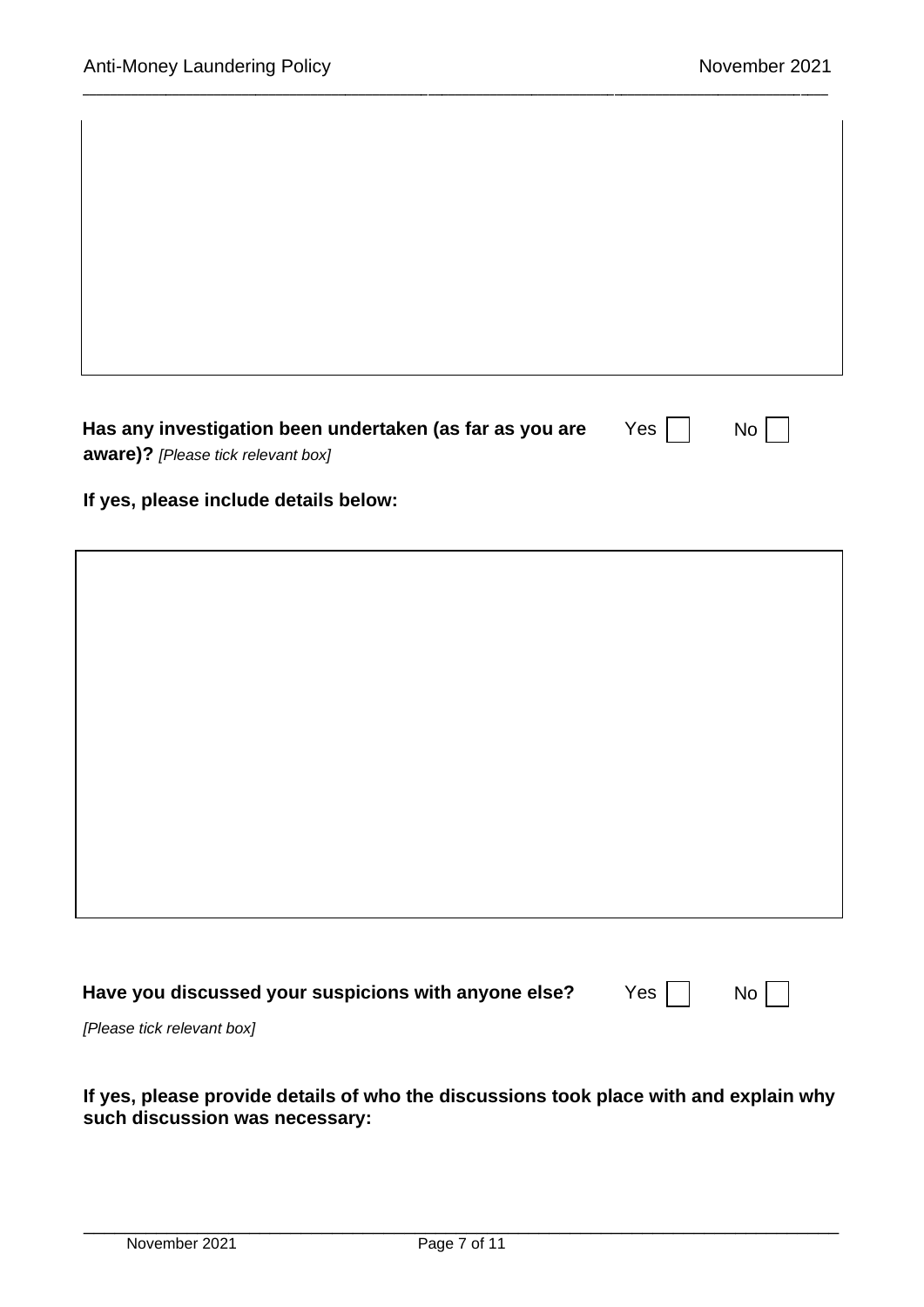| to |
|----|
|    |
|    |
|    |
|    |
|    |

\_\_\_\_\_\_\_\_\_\_\_\_\_\_\_\_\_\_\_\_\_\_\_\_\_\_\_\_\_\_\_\_\_\_\_\_\_\_\_\_\_\_\_\_\_\_\_\_\_\_\_\_\_\_\_\_\_\_\_\_\_\_\_\_\_\_\_\_\_\_\_\_\_\_\_\_\_\_\_\_\_\_\_\_\_\_\_\_\_\_\_\_\_\_\_\_\_\_\_\_\_\_\_\_\_\_\_\_